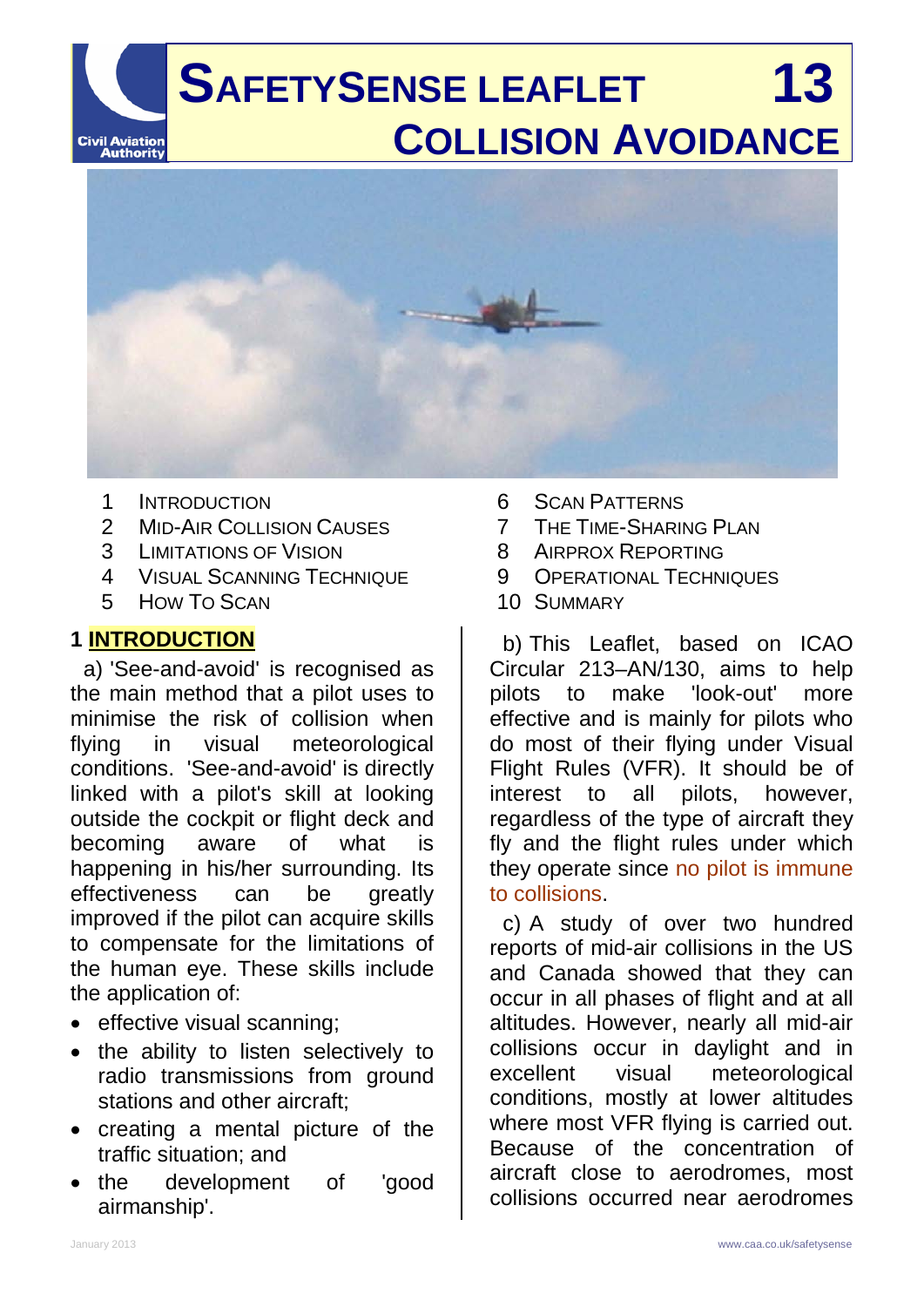when one or both aircraft were descending or climbing, and often within the circuit pattern. Although some aircraft were operating as Instrument Flight Rules (IFR) flights, most were VFR.

d) The pilots involved in the collisions ranged in experience from first solo to 15,000 hours, and the types of flight were equally varied. In one case a private pilot flying<br>cross-country. legally VFR in a cross-country, legally VFR, single-engine aircraft collided with a turboprop aircraft under IFR control flown by two experienced airline pilots. In another case, a 7,000-hour commercial pilot on private business in a twin-engine aircraft overtook a single-engine aircraft on its final<br>approach piloted by a young approach piloted by a young instructor giving dual instruction to a student pilot. Two commercial pilots, each with well over 1,000 hours, collided while ferrying a pair of new single-engine aircraft.

e) Experienced or inexperienced pilots can be involved in a mid-air collision. While a novice pilot has much to think about and so may forget to maintain an adequate look-out, the experienced pilot, having flown many hours of routine flight without spotting any hazardous traffic, may grow complacent and forget to scan.

f) There appears to be little difference in mid-air collision risk between high-wing and low-wing aircraft.

g) If you learn to use your eyes and maintain vigilance, you can reduce the risk of mid-air collisions. Studies show that there are certain definite warning patterns.

# **2 MID-AIR COLLISION CAUSES**

a) What contributes to mid-air<br>collisions? Undoubtedly. traffic Undoubtedly. congestion and aircraft speeds are part of the problem. In the head-on situation, for instance, a jet and a light twin-engine aircraft may have a closing speed of about 650 kt. It takes a minimum of 10 seconds for a pilot to spot traffic, identify it, realise it is a collision risk, react, and have the aircraft respond. But two aircraft converging at 650 kt could be less than 10 seconds apart when the pilots are first **able** to see each other! Furthermore, the field of view from the flight deck of a large aircraft can be more restricted than that from the cockpit of a small aircraft.

b) In addition, some air traffic control and radar facilities are overloaded or limited by terrain or weather. Thus they may not be able to offer the service you require.

c) These factors are all contributory causes, but the reason most often noted in the mid-air collision statistics reads 'failure of pilot to see other aircraft in time' — i.e. failure of the see-and-avoid system. In most cases at least one of the pilots involved could have seen the other aircraft in time to avoid the collision if that pilot had been watching properly. Therefore, it could be said that it is really a pilot's vision which is the leading contributor to mid-air collisions. Take a look at how its limitations affect you.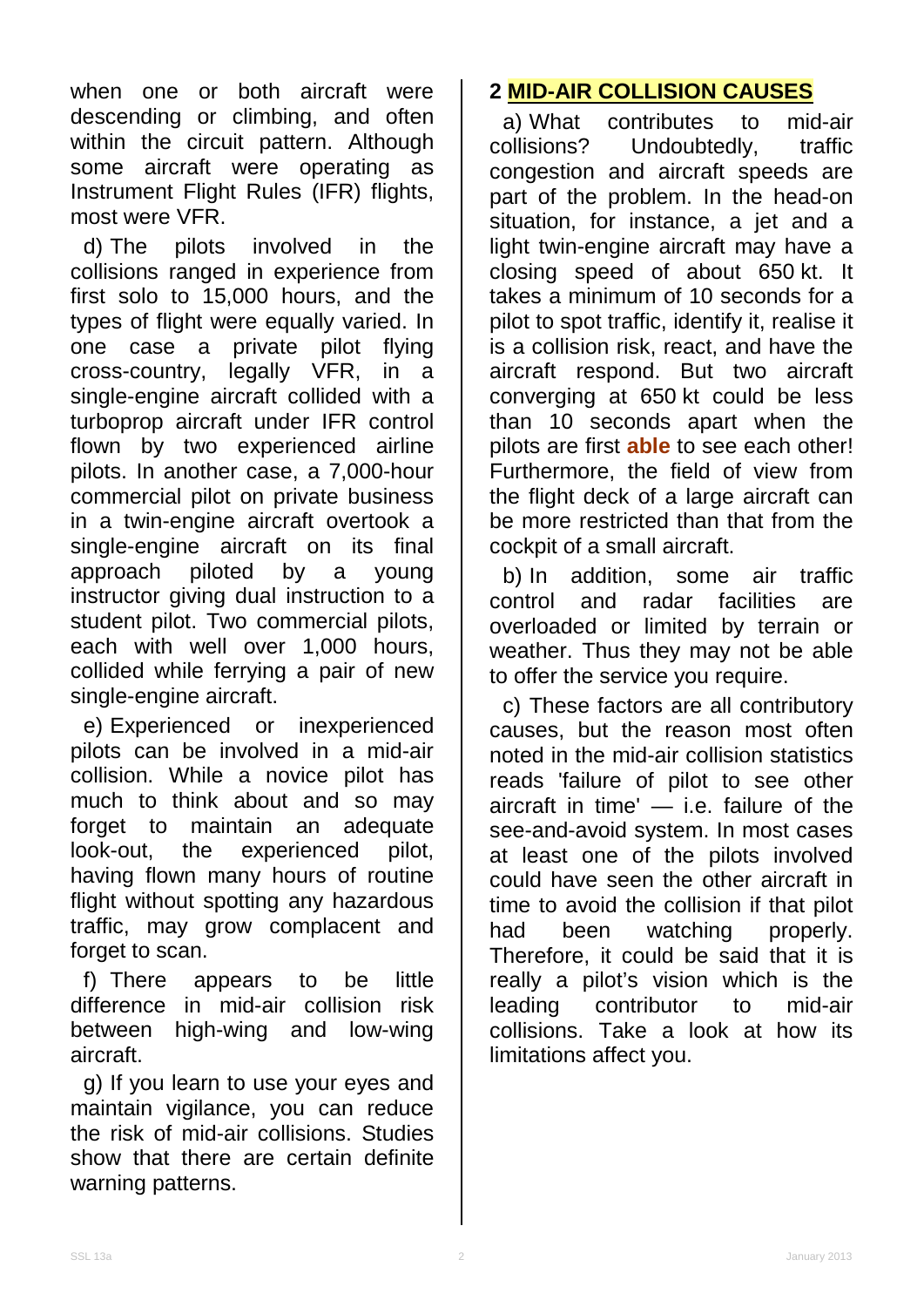# **3 LIMITATIONS OF VISION**

a) The human eye is a very complex system. Its function is to receive images and transmit them to the brain for recognition and storage. About 80 per cent of our total information intake is through the eyes, thus the eye is our prime means of identifying what is going on around us.

b) In the air we depend on our eyes to provide most of the basic input necessary for flying the aircraft, e.g.<br>attitude, speed, direction and attitude, speed, direction proximity to opposing traffic. As air traffic density and aircraft closing speeds increase, the problem of mid-air collision increases considerably, and so does the importance of effective scanning. A basic understanding of the eyes' limitations in target detection is one of the best insurances a pilot can have against collision.

c) The eye, and consequently vision, is vulnerable to many things including dust, fatigue, emotion, germs, fallen eyelashes, age, optical illusions, and the effect of alcohol and certain medications. In flight, vision is influenced by atmospheric conditions, glare, lighting, windshield deterioration and distortion, aircraft design, cabin temperature, oxygen supply (particularly at night), acceleration forces and so forth. If you need glasses to correct your vision, even if not required to pass an aviation medical, make sure that you have regular checks that the prescription is still correct and that you carry any required second pair.

d) Most importantly, vision is vulnerable to the vagaries of the mind. We can 'see' and identify only

what the mind permits us to see. A daydreaming pilot staring out into space is probably the prime candidate for a mid-air collision.

e) One inherent problem with the eye is the time required for accommodation or refocusing. Our eyes automatically accommodate for near and far objects, but the change from something up close, like a dark instrument panel two feet away, to a bright landmark or aircraft a mile or so away takes one to two seconds. That can be a long time when you consider that you need 10 seconds to avoid a mid-air collision.

f) Another focusing problem usually occurs when there is nothing to specifically focus on, which happens at very high altitudes, as well as at lower levels on vague, colourless days above a haze or cloud layer with no distinct horizon. People experience something known as 'empty-field myopia', i.e. staring but seeing nothing, not even opposing traffic entering their visual field.

g) To accept what we see, we need to receive cues from **both eyes** (binocular vision). If an object is visible to only one eye, but hidden from the other by a windshield post or other obstruction, the total image is blurred and not always acceptable to the mind. Therefore, it is essential that pilots move their heads when scanning around obstructions.

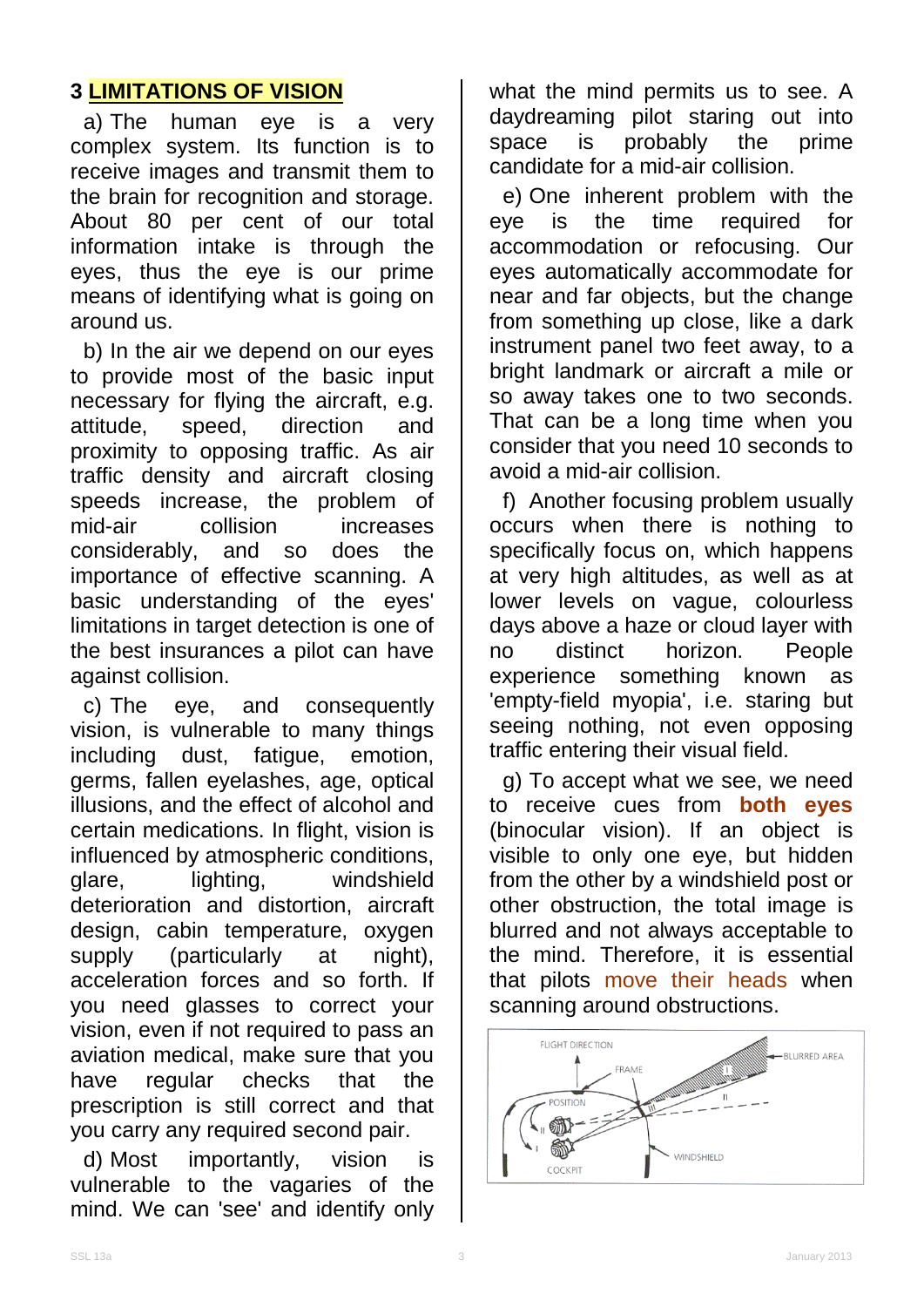h) Another inherent eye problem is the narrow field of vision. Although our eyes accept light rays from an arc of nearly 200°, they are limited to a relatively narrow area (approximately 10–15°) in which they can actually focus on and classify an object. Although movement on the periphery can be perceived, we cannot identify what is happening there, and we tend not to believe what we see out of the corner of our eyes. This, aided by the brain, often leads to 'tunnel vision'.



i) Motion or contrast is needed to attract the eyes' attention, and the<br>tunnel vision limitation can be tunnel vision limitation can be compounded by the fact that at a distance **an aircraft on a collision course will appear to be motionless**. The aircraft will remain in a seemingly stationary position, without appearing to grow in size, for a relatively long time, and then **suddenly** bloom into a huge mass, almost filling up one of the windows. This is known as the 'blossom effect'. It is frightening that a large insect smear or dirty spot on the windshield can hide a converging aircraft until it is too close to be avoided.

j) In addition to its inherent problems, the eye is also severely limited by environment. Optical properties of the atmosphere alter the appearance of aircraft, particularly on hazy days. 'Limited visibility' actually means 'reduced vision'. You may be

legally VFR when you have 5 km visibility, but at that distance on a hazy day you may have difficulty in detecting opposing traffic; at that range, even though another aircraft may be visible, a collision may be **unavoidable** because of the high closing speeds involved. Consider flying above a haze layer if you can.

k) Light also affects our visual efficiency. Glare, usually worse on a sunny day over a cloud layer or during flight directly into the sun, makes objects hard to see and scanning uncomfortable. An aircraft that has a high degree of contrast against the background will be easy to see, while one with low contrast at the same distance may be impossible to see. In addition, when the sun is behind you, an opposing aircraft will stand out clearly, but if you are looking into the sun, the glare of the sun will often prevent you from seeing the other aircraft. A dirty, scratched, opaque or distorted windshield will make matters worse. Keep it clean, and if it has deteriorated, consider fitting a new windshield or using a proprietary refurbishing kit.

l) Another problem with contrast occurs when trying to sight an aircraft against a cluttered background. If the aircraft is between you and terrain that is varicoloured or heavily dotted with buildings, **it will blend into the background** until the aircraft is quite close.

m) In daylight, the colours and shapes are seen by 'cones' which are light-sensitive cells concentrated mainly in a small central area of the retina of the eye. In very low light conditions, the cones become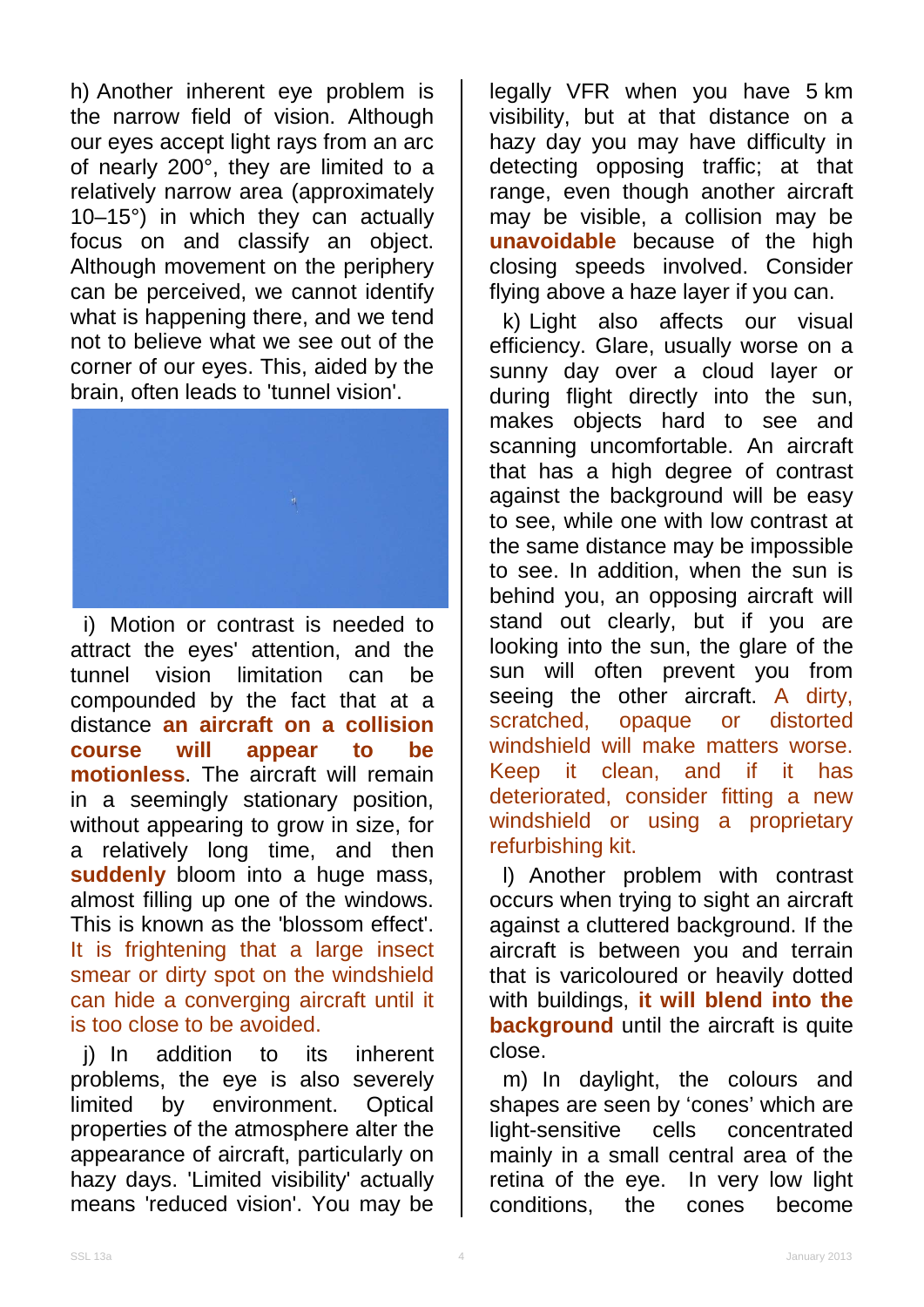inactive, and vision is taken over by 'rods' which make up the rest of the retina, and which are saturated by bright light. Rods cannot distinguish colour, they are not as good at distinguishing shapes as cones, and in darkness there is now an area in the centre of the retina (populated by inactive cones) which cannot see anything.

This explains why it is easier to see a faint star by looking away (by about 10 degrees) than straight at it. Rods take 30 minutes in the dark to reach their efficiency. They are insensitive to red light, so WWII night fighter pilots sat around in dim red rooms before jumping into dim red cockpits. Nowadays it is felt more important to interpret a normally lit instrument correctly than run the risk of misinterpreting a dim red instrument, even though the pilot's outside night vision might be better in the latter case. The view from the cockpit over most of the UK contains many external lights which can saturate the rods. However, it makes sense for pilots to try to avoid looking at bright lights at night. It is important to maintain a scan at night, but where the rods have had a chance to acclimatise, a continuous scan which will cause an image (aircraft lights) to move on the retina may be more effective than trying to focus on one area of sky (because the fine focusing cones are not working). Since the rods are sensitive to movement, they are more likely to be alerted by this technique.

n) Finally, there are the tricks that the mind can play, which can distract the pilot to the point of not seeing anything at all, or cause cockpit myopia — staring at one instrument without even 'seeing' it. At night, concentrating on a static light can make it appear to move.

o) It can be realised that visual perception is affected by many factors. Pilots, like others, tend to **overestimate their visual abilities** and to misunderstand their eyes' limitations. Since a major cause of mid-air collisions is the failure to<br>adhere to the practice of to the practice see-and-avoid, it can be concluded that the best way to avoid collisions is to learn how to use your eyes for an efficient scan.

## **4 VISUAL SCANNING TECHNIQUE**

a) To avoid collisions you must scan effectively from the moment the aircraft moves until it comes to a stop at the end of the flight. Collision threats are present on the ground, at low altitudes in the vicinity of aerodromes, and at cruising levels.

b) Before take-off, check the runway visually to ensure that there are no aircraft or other objects in the take-off area. Check the approach and circuit to be sure of the position of other aircraft. Assess the traffic situation from radio reports. After take-off, continue to scan to ensure that there will be no obstacles to your safe departure.

c) During the climb and descent beware of the blind spot under the nose – manoeuvre the aircraft so that you can check.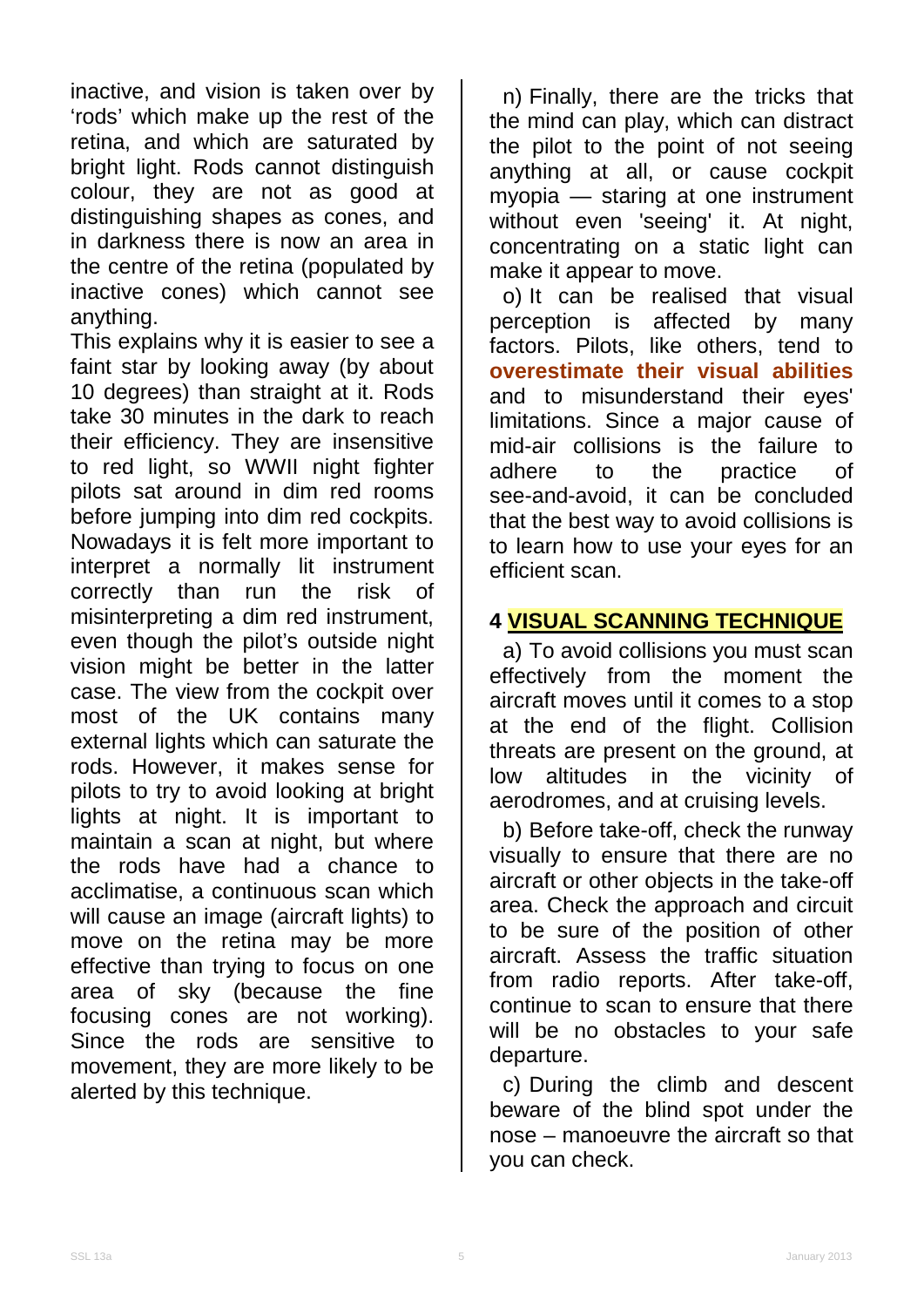d) Especially during climb or descent, listen to radio exchanges between air traffic and other aircraft and form a mental image of the traffic situation and positions of aircraft on opposing and intersecting headings, anticipating further developments. Scan with particular care where traffic is 'funnelled' by terrain or controlled airspace and when near a radio beacon or VRP. You should remain constantly alert to all traffic within your normal field of vision, as well as periodically scanning the entire visual field outside the aircraft to ensure<br>detection of conflicting traffic. detection of conflicting Remember that the performance capabilities of many aircraft, in both speed and rates of climb/descent, result in high closure rates, limiting the time available for detection, decision, and evasive action.

## **5 HOW TO SCAN**

a) The best way to develop effective scanning is by eliminating bad habits. Naturally, not looking out at all is the poorest scan technique! Glancing out at intervals of five minutes or so is also poor when considering that it takes only seconds for a disaster to happen. Check the next time the aircraft is climbing out or making an approach to see how long you spend without looking outside.

b) Glancing out and 'giving the old once-around' without stopping to focus on anything is practically useless; so is staring out into one spot for long periods of time.

c) There is no one technique that is best for all pilots. The most important thing is for each pilot to develop a scan that is both comfortable and workable.

d) Learn how to scan properly by<br>nowing where and how to knowing where and how to concentrate your search on the areas most critical to you at any given time. In the circuit especially, **always** look out before you turn to make sure your path is clear and that nothing is approaching from an area that will be hidden as you turn. Look out for traffic making an improper entry into the circuit.



e) During that very critical final approach stage, do not forget to scan all around to avoid tunnel vision. Pilots often fix their eyes on the point of touchdown. You may never arrive at the runway if another pilot is also aiming for the same runway threshold at that time!

f) In normal flight, you can generally avoid most of the risk of a mid-air collision by scanning an area at least 60° left and right of your intended flight path. Be aware that constant angle collisions often occur when the other aircraft initially appears motionless at about your 10 o'clock or 2 o'clock positions. This does not mean you should forget the rest of the area you can see. You should also scan at least 10° above and below the projected flight path of your aircraft. This will allow you to spot any aircraft that is at an altitude that might prove hazardous to you, whether it is level with you, climbing from below or descending from above.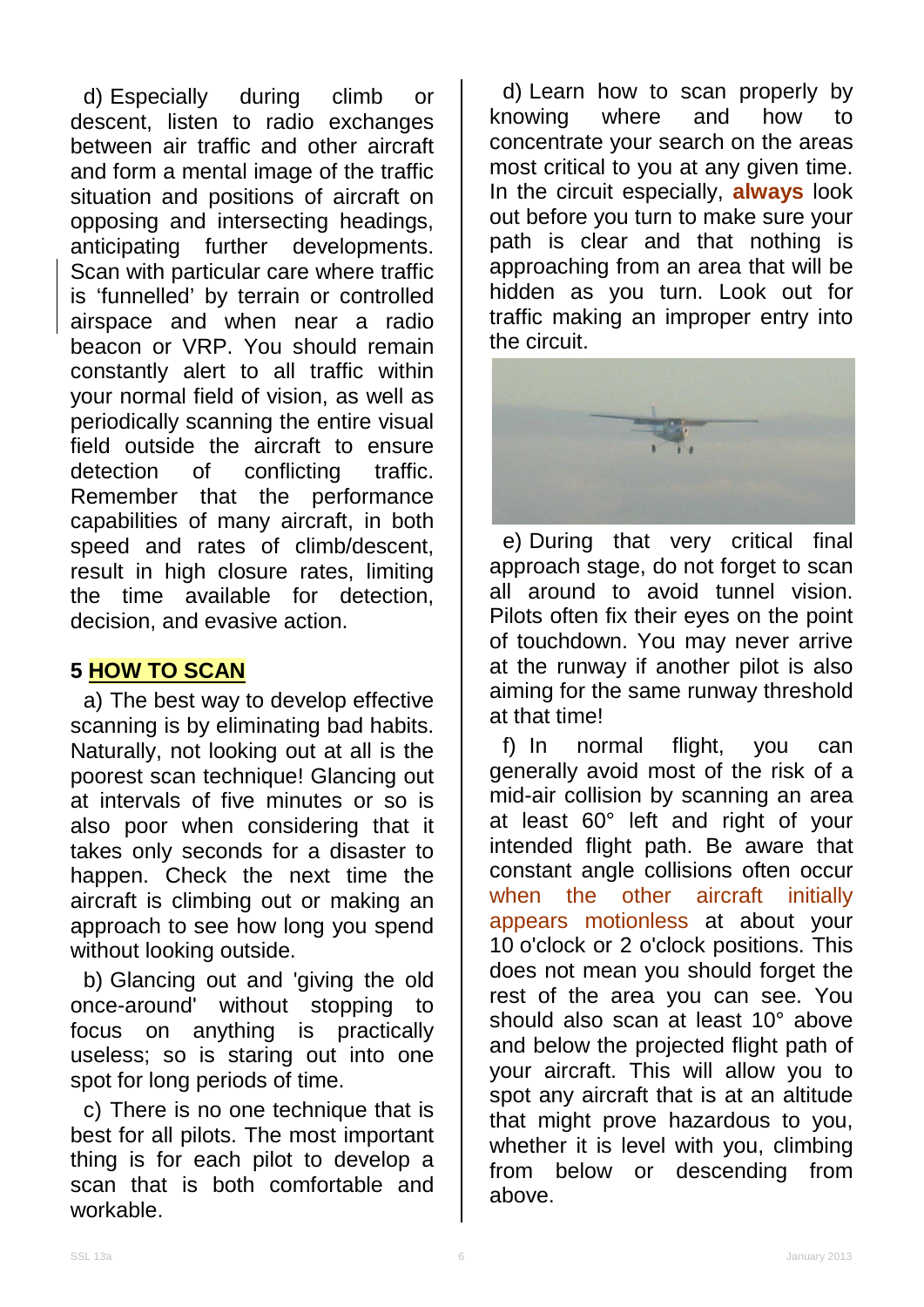g) The more you look outside, the less the risk of a collision. Certain techniques may be used to increase the effectiveness of the scan. To be most effective, the gaze should be shifted and refocused at regular intervals. Most pilots do this in the process of scanning the instrument panel but it is also important to focus outside the cockpit or flight deck to set up the visual system for effective target acquisition. Looking well ahead for weather and pre-planned navigation features can help. Proper scanning requires the constant sharing of attention with other piloting tasks, thus it is easily degraded by<br>such conditions as distraction. such conditions as distraction, fatigue, boredom, illness, anxiety or preoccupation.

h) Effective scanning is accomplished by a series of short, regularly-spaced eye movements that bring successive areas of the sky into the central visual field. Each movement should not exceed 10°, and each area should be observed for about one second to enable detection. Although horizontal back-and-forth eye movements seem preferred by most pilots, each pilot should develop the scanning pattern that is most comfortable and then keep to it. Peripheral vision can be useful in spotting collision risks. It is essential to remember, however, that if another aircraft appears to have no relative motion, it is likely to be on a collision course with you. If the other aircraft shows no horizontal or vertical motion on the windshield, but is increasing in size, **take immediate evasive action**.

## **6 SCAN PATTERNS**

a) Two scanning patterns described below have proved to be very effective for pilots and involve the 'block' system of scanning. This system is based on the premise that traffic detection can be made only through a series of eye fixations at different points in space. In application, the viewing area (windshield) is divided into segments, and the pilot methodically scans for traffic in each block in sequential order.

i) *Side-to-side scanning method*

Start at the far left of your visual area and make a methodical sweep to the right, pausing very briefly in each block of the viewing area to focus your eyes. At the end of the scan, return to and scan the instrument panel and then repeat the external scan.

ii) *Front-to-side scanning method* Start in the centre block of your visual field (centre of front windshield); move to the left, focusing very briefly in each block, then swing quickly back to the centre block after reaching the last block on the left and repeat the action to the right. Then, after scanning the instrument panel, repeat the external scan.

b) There are other methods of scanning, of course, some of which may be as effective as the two described above. However, unless some series of fixations is made, there is little likelihood that you will be able to detect all targets in your scan area. When the head is in motion, vision is blurred and the mind will not register potential targets.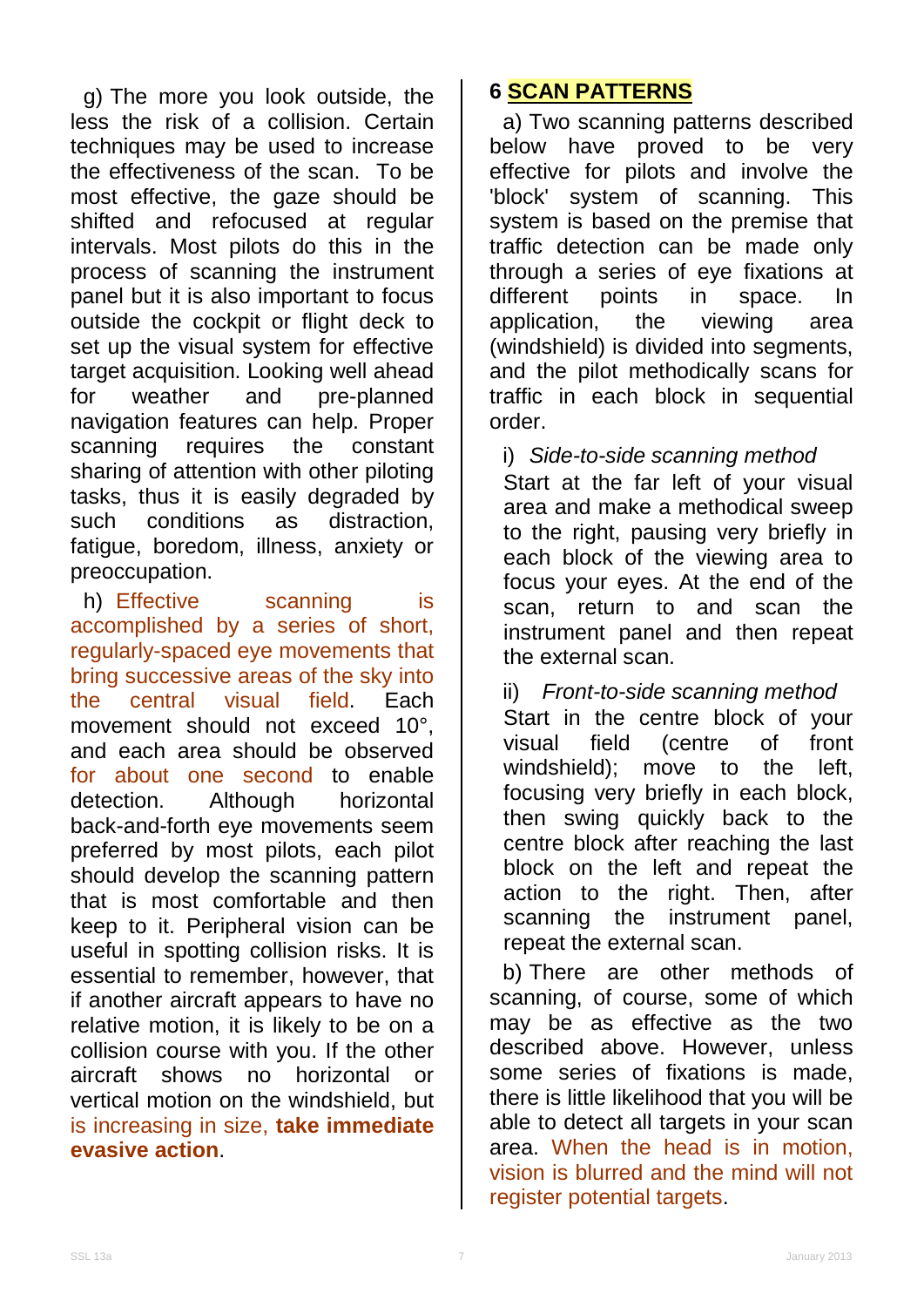

## **7 THE TIME-SHARING PLAN**

a) External scanning is just part of the pilot's total visual work. To achieve maximum efficiency in flight, a pilot also has to establish a good internal scan and learn to give each scan its proper share of time, depending, to some extent, on the work-load inside the cockpit and the density of traffic outside. Generally, the external scan will take considerably longer than the look at the instrument panel.

b) During an experimental scan training course, using military pilots whose experience ranged from 350 hours to over 4,000 hours of flight time, it was discovered that the average time they needed to maintain a steady state of flight was three seconds for the instrument panel scan and 18 to 20 seconds for the outside scan.

c) An efficient instrument scan is good practice, even when flying VFR. The ability to check gauges quickly and accurately permits more time to be allotted to exterior scanning, thus improving collision avoidance.

d) Developing an efficient time-sharing plan takes a lot of work and practice, but it is just as important as developing good landing techniques. The best way is to start on the ground, in your own aeroplane or the one you usually fly, and then use your scans in actual practice at every opportunity.

e) During flight, if one crew member is occupied with essential work inside the cockpit, another crew member, if available, must expand his scan to include both his usual sector of observation and that of the other crew member.

f) Pilots often find it difficult to maintain a good lookout scan for long periods. Pre-flight study can identify areas of your planned flight where the risk of collision is highest (see paragraph 9). Having noted these areas, you should consciously re-invigorate your scan when approaching them.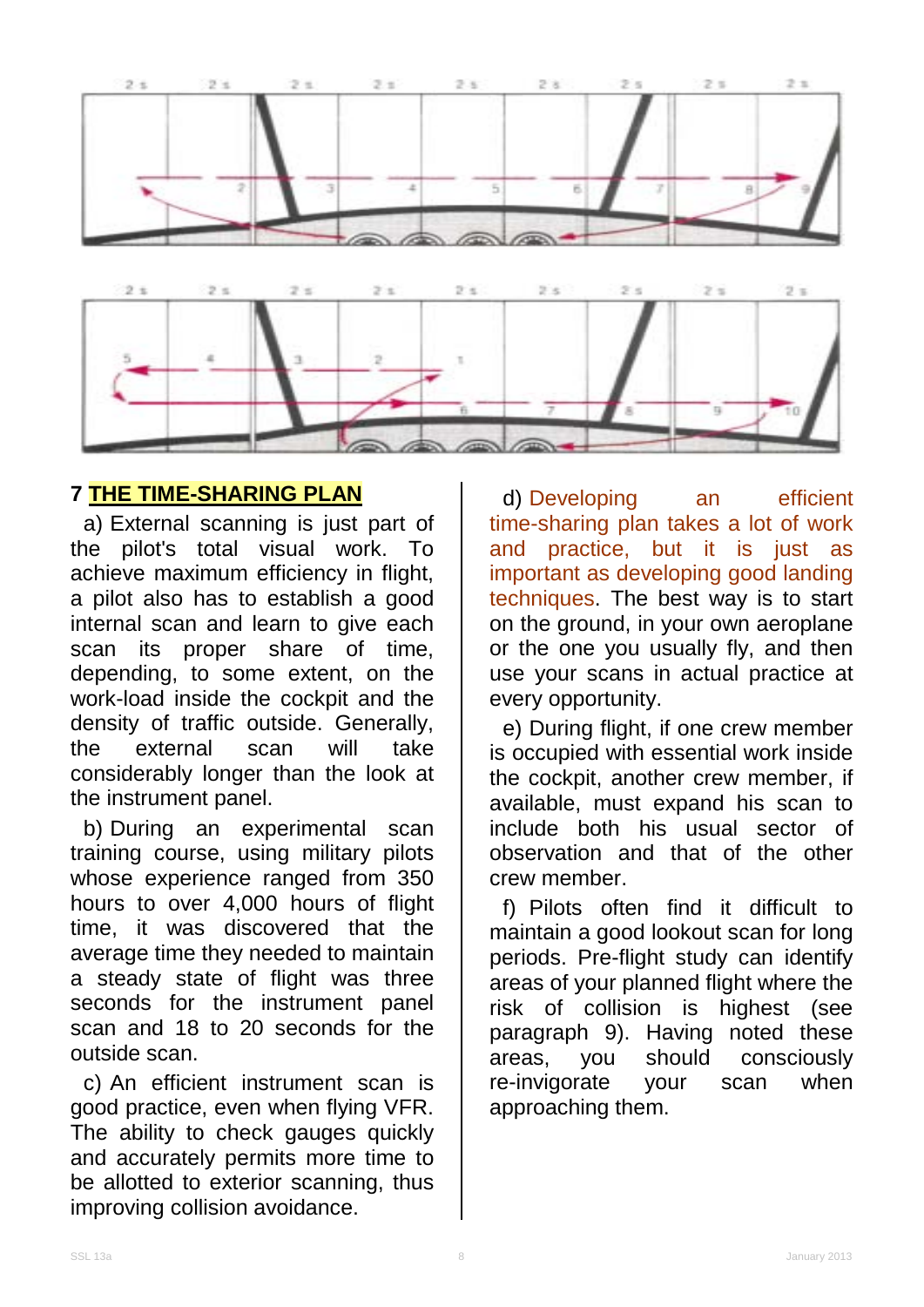## **8 AIRPROX REPORTING**



If you consider that your aircraft has been endangered during flight by the proximity of another aircraft such that a risk of collision existed, report it by radio to the Air Traffic unit with which you are in contact. Prefix the call 'AIRPROX'. If this is not possible, immediately after landing (in the UK) telephone or by other means contact any UK ATS unit, but preferably an ATCC. Prompt action is important. Confirm in writing within seven days using CA 1094 'Airprox Report Form', available from the UKAB.

## **9 OPERATIONAL TECHNIQUES**

a) Collision avoidance involves more than proper scanning techniques. You can be the most conscientious scanner in the world and still have an in-flight collision if you neglect other important factors.

#### • **Check yourself**

Start with yourself - your safety depends on your mental and physical condition. A 'pulled' neck or back muscle can restrict head movement. If you are preoccupied you should not fly – absent-mindedness and distraction are the main enemies of concentrated attention during flight. Illness affects your eyes, as does age, so if you are a mature pilot have regular eye checks. If you need glasses to correct your vision, then wear them and ensure that you have the required spare pair with you.

#### • **Plan ahead**

Plan your flight carefully, and have charts folded in proper sequence and within reach. Reduce time with your head down in your charts by being familiar with headings, frequencies, distances, etc. Record these on a flight log before take-off. Looking well ahead for pre-planned navigation features helps focus your eyes at the correct distance. Lift anything you need to read up to the coaming, rather than look down; mature pilots may wish to consider 'half-moon' reading glasses for map details etc. Check your maps, NOTAM, etc. in advance for potential hazards such as military low-level routes and other high-density areas. See SafetySense Leaflet [18,](http://www.caa.co.uk/safetysenseleaflet18) '*Military Low Flying*'.

#### • **Clean windows**

During the pre-flight walk-around, make sure your windshield is clean and in good condition. If possible, keep all windows clear of obstructions such as opaque sun visors and curtains.

## • **Night Flying**

Be aware of the limitations of vision at night and give your eyes time to adjust. Avoid blinding others with the careless use on the ground of your strobes or landing lights.

#### • **Adhere to procedures**

Follow established operating procedures and regulations, such as correct flight levels (quadrantal or<br>semi-circular) and proper circuit semi-circular) and proper circuit practices. You can get into trouble, for instance, by 'sneaking' out of your proper level as cumulus clouds begin to tower higher and higher below you, or by skimming along the tops or base of clouds without observing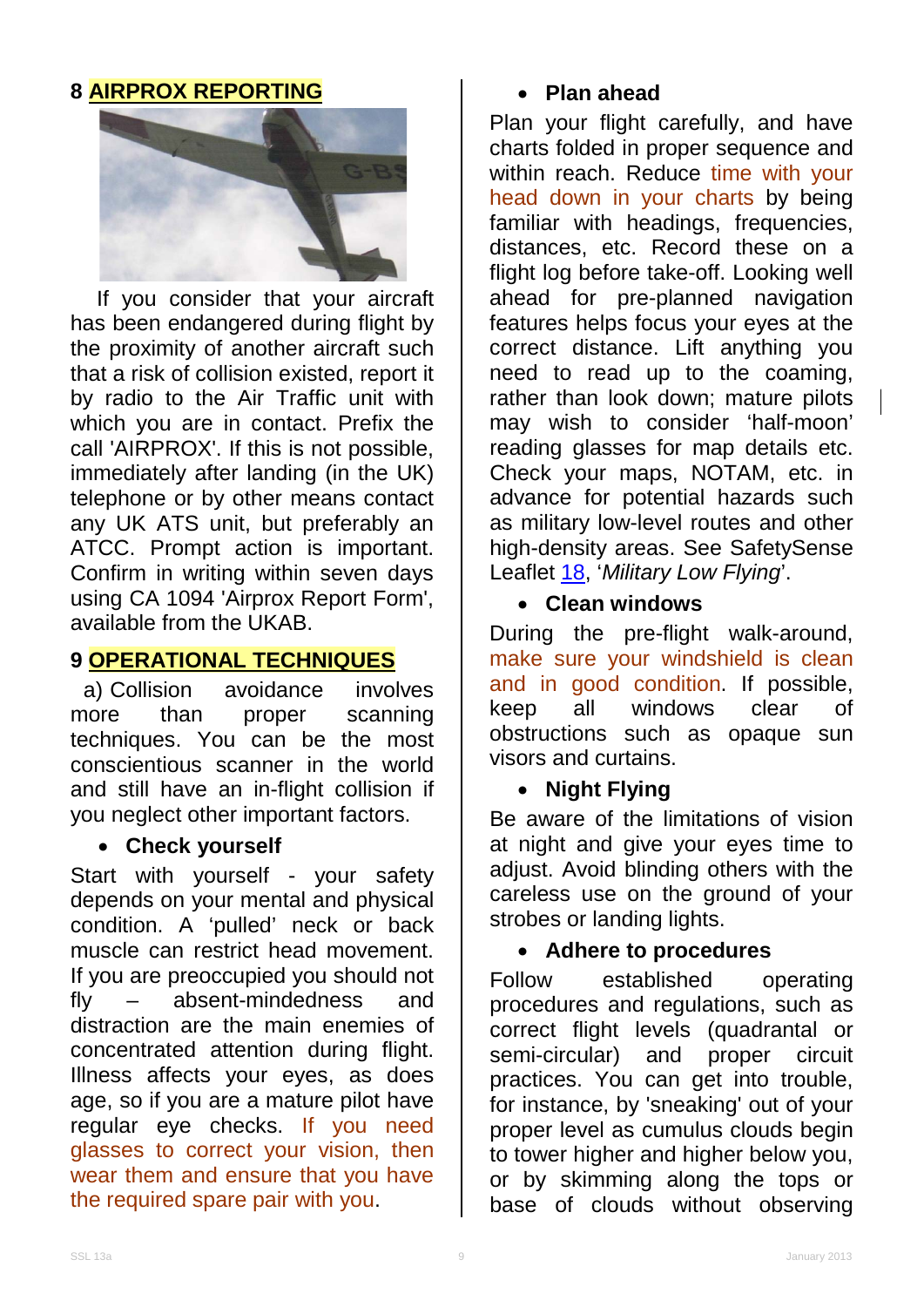proper cloud clearance. Typical hazardous situations around airports include: entering a right-hand circuit at an airport with left-hand traffic or entering downwind so far ahead of the circuit that you may interfere with traffic taking off and heading out in your direction. Beware of pilots flying<br>large circuits with long final large circuits with long final approaches. **In most in-flight collisions at least one of the pilots involved was not where he was supposed to be.**

#### • **Avoid crowded airspace**

Avoid crowded airspace, for example over a VRP or radio beacon, where aircraft may be training, even in good weather. If you cannot avoid aerodromes en route, fly over them well above ATZ height and if appropriate give them a call stating your intentions. If following a GPS track to a database waypoint, consider keeping to the right of the direct track, as you do for a line feature on the ground.

Gliders are not easy to see, and use the rising air under cumulus clouds and upwind of lenticular clouds.



The area around a glider launching site is also likely to be very busy, apart from the hazard of colliding with a launch cable up to its notified maximum height. Aeroplanes towing gliders are less manoeuvrable than individual aircraft.

Microlights climb steeply; beware when passing their sites.

#### • **Compensate for blind spots** Compensate for your aircraft's design limitations. If you are short, or the aircraft has a high coaming, a

suitable cushion can be helpful.

All aircraft have blind spots; know where they are in yours. For example, during a turn, the wing of a high-wing aircraft blocks the view of the area you are turning into, so lift the wing slightly for a good look **before turning**. In any aircraft, check the area **outside** your intended turn before entering – do not rely on others' lookout!

One of the most critical potential mid-air collision situations exists when a faster low-wing aircraft is overtaking and descending onto a high-wing aircraft on final approach.

• **Equip to be seen**



*Your aircraft lights* can help avoid collisions. High-intensity strobe lights, which can be installed at relatively low cost, increase your contrast and conspicuity a certain amount by day and even more by night. In areas of high traffic density, strobe lights are often the first indication another pilot receives of your presence. Consider the use of landing lights, especially in the traffic pattern and on hazy days.

*Transponders*, especially with altitude encoding (Mode C), allow radar controllers to identify your aircraft in relation to other traffic and provide you with traffic information.

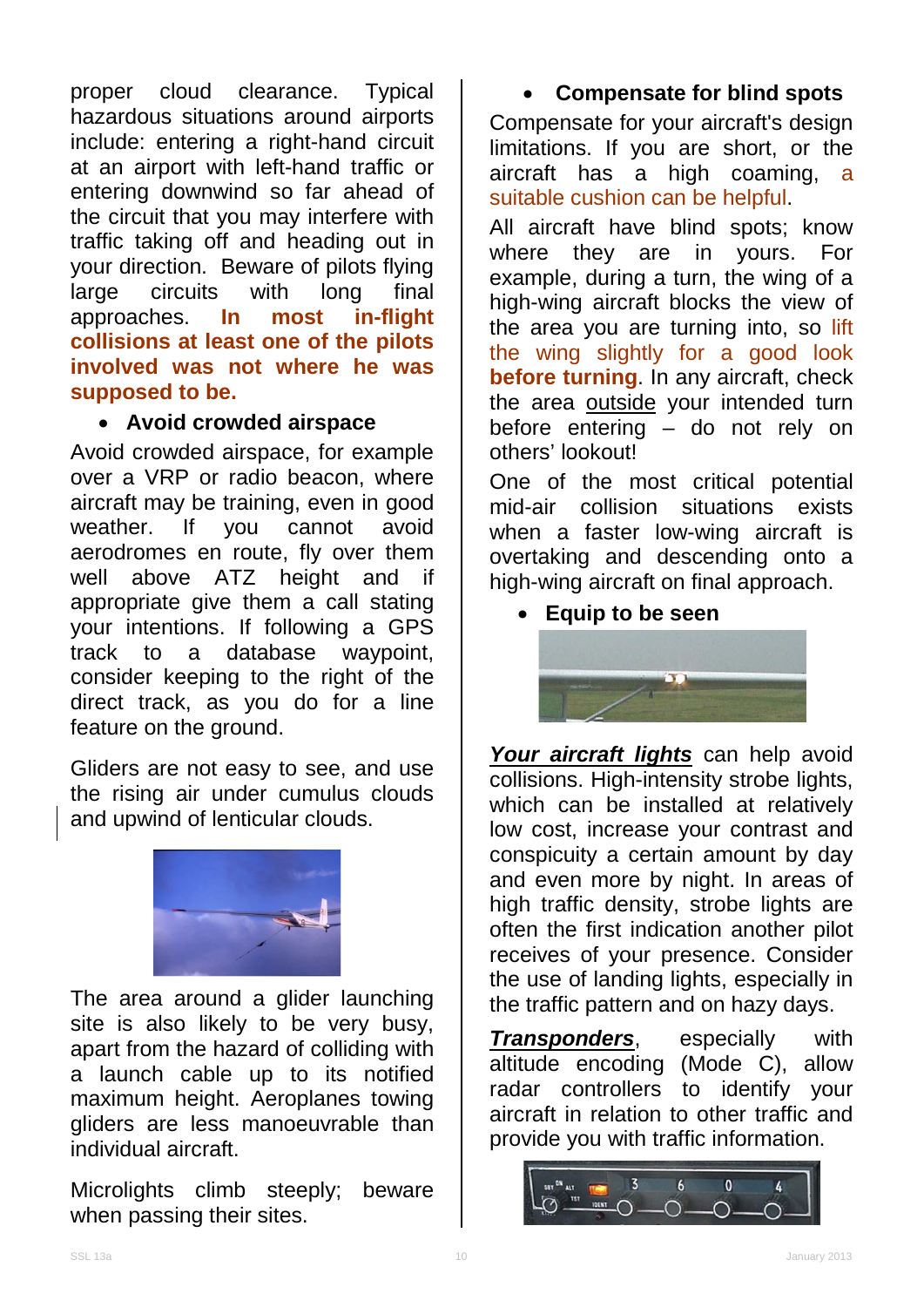They also highlight your aircraft's<br>presence to other, mainly presence to other, mainly commercial, aircraft which carry ACAS (Aircraft Collision Avoidance System). If you show mode C, ACAS may be able to guide the other aircraft away from you! The carriage of transponders is now mandatory in some airspace, even when operating VFR. If ATC do not allocate you a code, use code 7000 (with Mode C), and only switch it off if instructed.

*Colour*. Aircraft finished in one high contrast colour can be seen more easily than those with a pattern or one low contrast colour. Tests have shown that matt black (or gloss black) gives greatest contrast against sky.

#### • **Talk and listen**



Use your ears as well as your eyes by taking advantage of all the information that you receive over the radio (but beware, non-radio aircraft may be in the same airspace). Pilots reporting their position to the tower are also reporting to you. Approaching an aerodrome, call the tower when you are 10 km from the airport, or such other distance or time prescribed by the ATS authority, and report your position, height/altitude and intentions. En-route, make use of a Lower Airspace Radar Service if available (see SafetySense Leaflet [8](http://www.caa.co.uk/safetysenseleaflet08) '*Air Traffic Services Outside Controlled Airspace*'). When flying in areas where there are no air traffic services, change to the FIR or nearest aerodrome frequency.

## • **Make use of information**

Since detecting a small aircraft at a distance is not the easiest thing to do, make use of any hints you get over the radio. Your job is much (studies suggest eight times!) easier when you are told that traffic is "three miles at one o'clock". **Once that particular traffic is sighted, do not forget the rest of the sky**. If the traffic seems to be moving on the windshield, you're most probably not on a collision course, so continue your scan but watch the traffic from time to time. **If it has little relative motion you should watch it very carefully – he may not have seen you.**

## • **Use all available eyes**

If you normally fly with another pilot, establish crew procedures which ensure that an effective scan is maintained at all times. Otherwise, use passengers to help in looking for traffic you have been made aware of, while you monitor the movement of other aircraft. Remember, however, that the responsibility for avoiding collisions is yours and you must maintain your vigilance at all times.

#### • **Scan**

The most important item, of course, is to keep looking out at where you are going and to watch for other traffic. Make use of your scan constantly.

b) Stick to good airmanship; if you keep yourself and your aircraft in good condition, plan your route carefully (including avoiding likely busy areas) and develop an effective scan time-sharing system, you will have the basic tools for avoiding a mid-air collision.